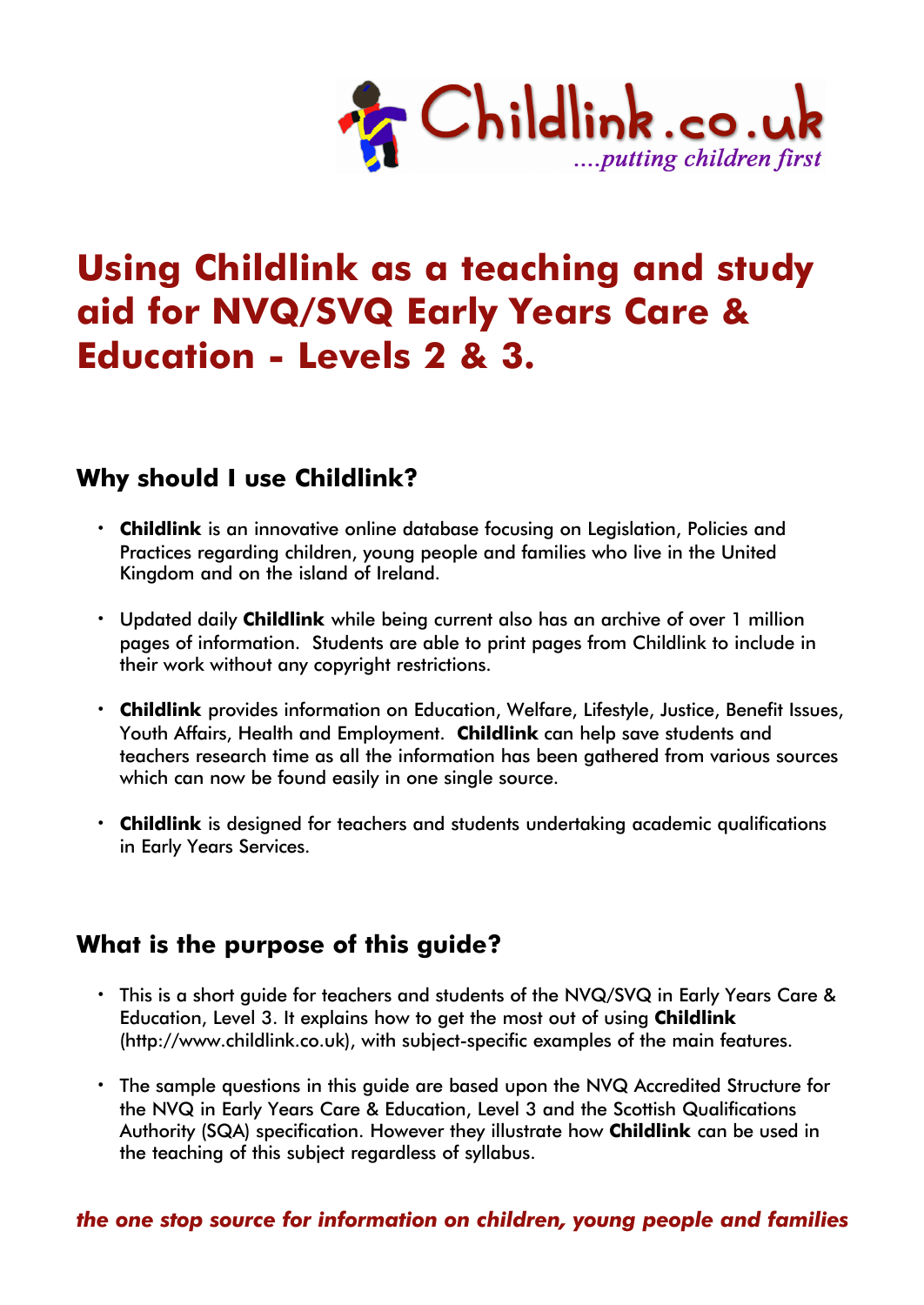

# **When should I use the Search Facility of Childlink?**

With over a million pages online the Early Years Care & Education examples below illustrate just how easy it is to use the search facility to quickly and accurately find a wide variety of information.

#### **Example 1**

If you are looking for the definition of Child Abuse, Poverty, Domestic Violence, Social Inclusion, etc. just follow these simple steps.

#### **(1) What is the definition of child abuse?**

- **·** Enter **child abuse** into the search box at the top of the screen and select **Papers** from the **Categories** menu. Then press the **go** button.
- **•** On the search results page click on the second entry entitled Definition of Child **Abuse** . This will enable you to view the definition.

#### **Example 2**

When undertaking a Qualification in Early Years there will be several key documents which you may require.

#### **These include:**

- **·** UN Convention on the Rights of the Child
- **·** Children Act 1989
- **·** Disability Discrimination Act 1995
- **·** Special Educational Needs and Disability Act 2001

#### **(2) Where can I find a copy of UN Convention on the Rights of the Child?**

- **·** Enter **UN Convention** into the search box at the top of the screen and select **Legislation** form the **Categories** Menu. Then press the **go** button.
- **·** On the search results page select the first entry to view a copy of the UN Convention.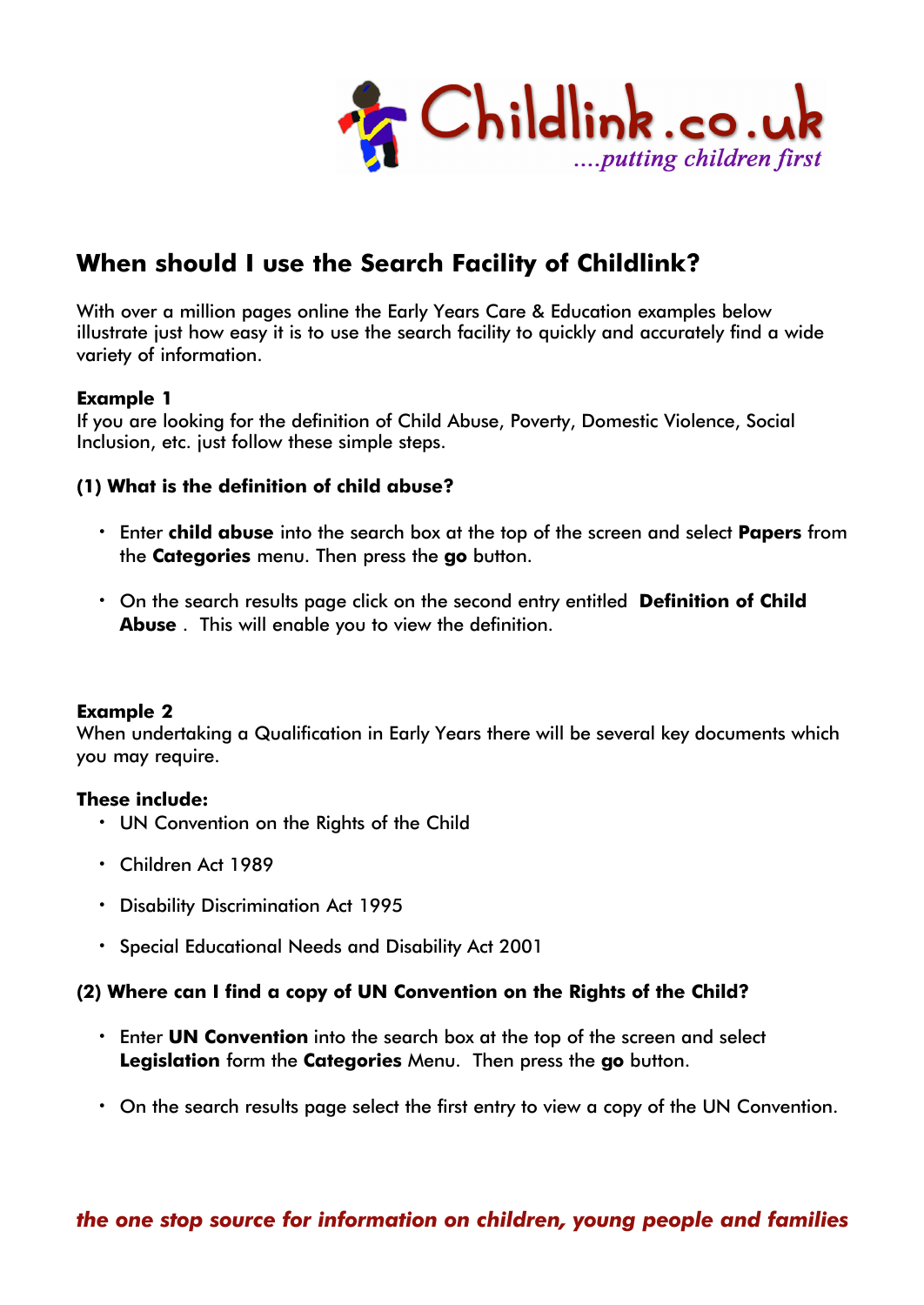

#### **Example 3**

Childlink provides an extensive statistical database targeted at those undertaking Early Years Qualifications. The following are examples of the many hundred sets of statistics which may be of help to you when undertaking assignments.

- **·** Births in England and Wales, 2002
- **·** The Health of Children and Young People 1990-2001
- **·** Provision for Children Under Five Years of Age in England: January 2004 (Provisional)
- **·** Special Educational Needs in England January 2003
- **·** At a glance 2002/03 Special schools and pupil referral units 2002/03 Childcare and Early Years Workforce Survey
- **·** Children looked after by Local Authorities Year Ending 31 March 2003 Volume 1
- **·** Children in Need in England: Results of survey week February 2003

#### **(3) How many Children were born in England in 2002?**

- **·** Enter **Births in England** into the search box at the top of the screen and select **Statistics** form the **Categories** Menu. Then press the **go** button.
- **•** On the search results page select the first entry **Births in England and Wales, 2002'** to view the relevant information.

#### **Example 4**

Childlink is unique in providing a detailed archive of some of the most high profile and significant Child Abuse cases which have occurred over the past decade.

#### **These include:**

- **· The James Bulger Case** *Events surrounding the murder of James Bulger*
- **· The Billie-Jo Jenkins Trial** *Trial into the death of Billie-Jo Jenkins*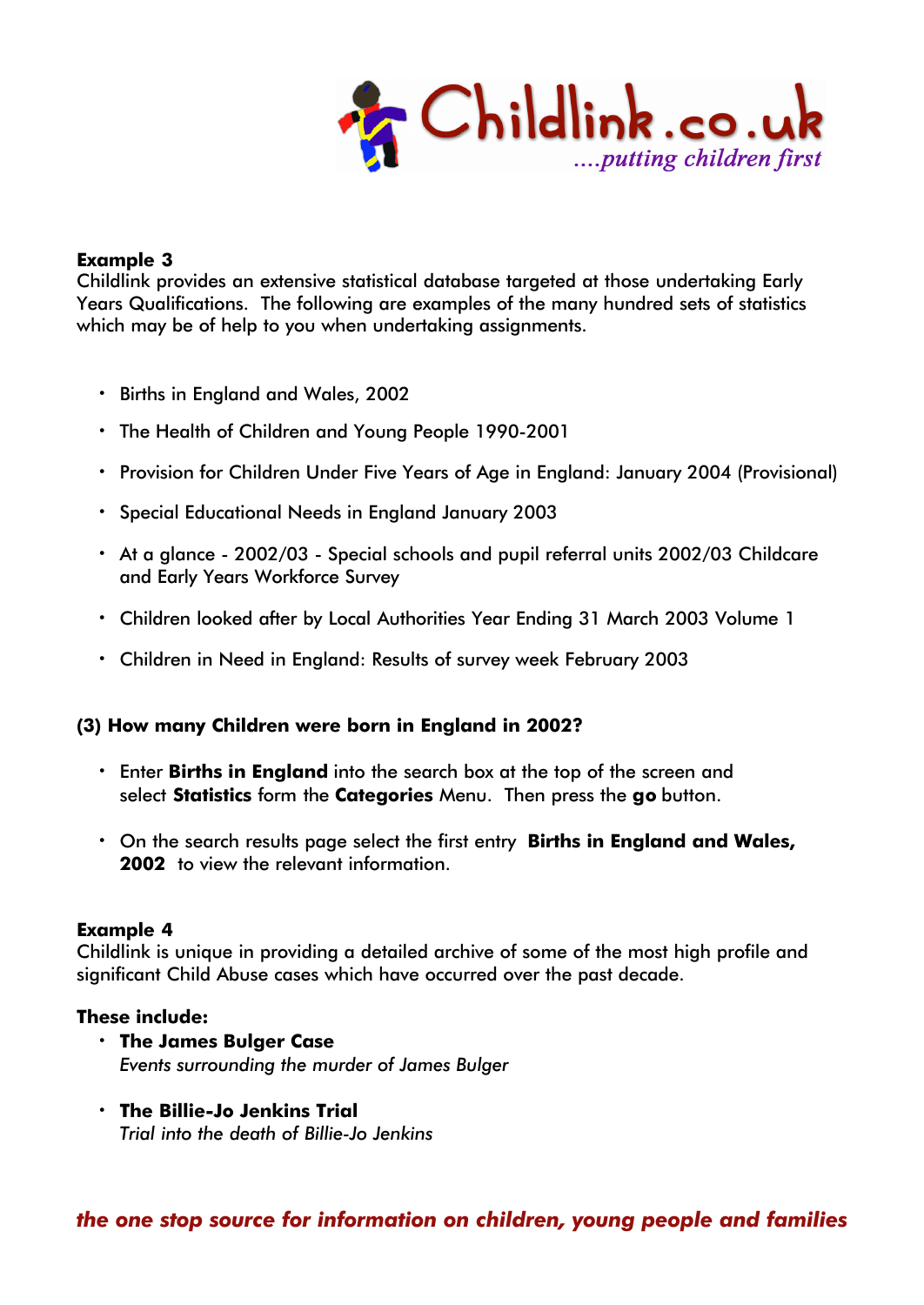

- **· The Victoria Climbié Inquiry** *Independent inquiry arising from the death of Victoria Climbié*
- **· The Sarah Payne Trial** *Trial into the death of Sarah Payne*
- **· The Milly Dowler Case** *Investigation into the death of Milly Dowler*
- **· The Soham Murder Trial** *Trial into the deaths of Holly Wells and Jessica Chapman*
- **· The Bichard Inquiry** *Independent inquiry arising from the Soham murders*

### **(4) Where can I find information on Ian Huntley and the Soham Murder Trial?**

These Featured Cases can be found by selecting the Featured Cases link under the Archives heading at the left hand side of the screen. Select **The Soham Murder Trial** from the list to view all relevant information.

## **Search Tips**

**Childlink** has over a million pages and has extensive information on all major topics relating to children and families. To maximise the use of this service we provide the following search tips.

- **·** The searches in **Childlink** are not case sensitive so entering **CHILD ABUSE** or **child abuse** will get the same results.
- **· Childlink** sorts the results of a search in order of relevance.
- **·** If you are unable to find the information you require online you may revert to our online request service where we endeavour to source such information within 24 hours.